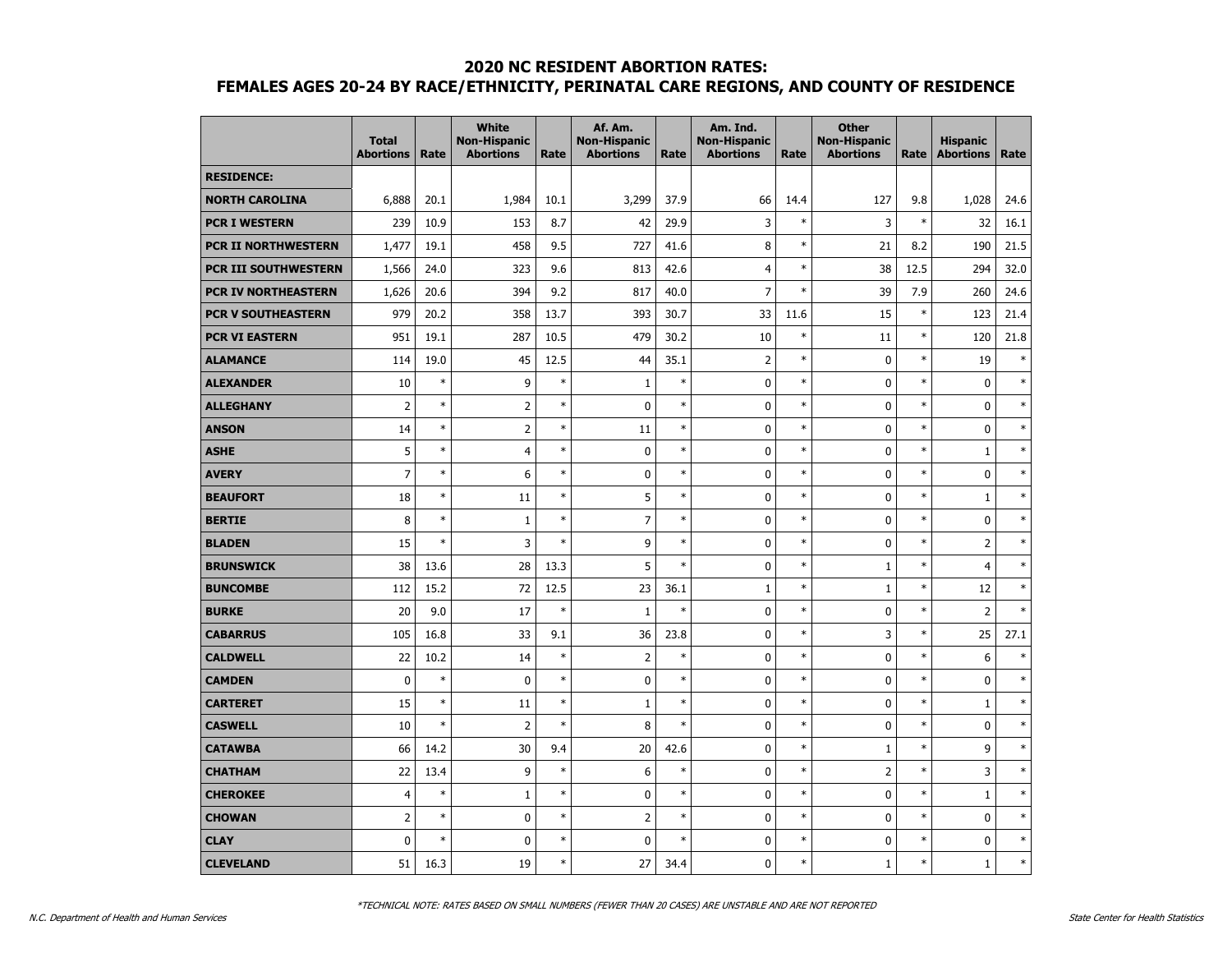|                   | <b>Total</b><br><b>Abortions</b> | Rate   | <b>White</b><br><b>Non-Hispanic</b><br><b>Abortions</b> | Rate   | Af. Am.<br><b>Non-Hispanic</b><br><b>Abortions</b> | Rate   | Am. Ind.<br><b>Non-Hispanic</b><br><b>Abortions</b> | Rate   | <b>Other</b><br><b>Non-Hispanic</b><br><b>Abortions</b> | Rate   | <b>Hispanic</b><br><b>Abortions</b> | Rate   |
|-------------------|----------------------------------|--------|---------------------------------------------------------|--------|----------------------------------------------------|--------|-----------------------------------------------------|--------|---------------------------------------------------------|--------|-------------------------------------|--------|
| <b>COLUMBUS</b>   | 14                               | $\ast$ | $\overline{7}$                                          | $\ast$ | 6                                                  | $\ast$ | $\mathbf 0$                                         | $\ast$ | $\mathbf 0$                                             | $\ast$ | $\mathbf{1}$                        | $\ast$ |
| <b>CRAVEN</b>     | 51                               | 15.4   | 27                                                      | 13.5   | 14                                                 | $\ast$ | $\mathbf 0$                                         | $\ast$ | $\mathbf 1$                                             | $\ast$ | 5                                   | $\ast$ |
| <b>CUMBERLAND</b> | 406                              | 30.8   | 106                                                     | 20.1   | 205                                                | 39.5   | $\overline{7}$                                      | $\ast$ | 8                                                       | $\ast$ | 49                                  | 24.1   |
| <b>CURRITUCK</b>  | $\overline{4}$                   | $\ast$ | 3                                                       | $\ast$ | $\mathbf{1}$                                       | $\ast$ | 0                                                   | $\ast$ | 0                                                       | $\ast$ | 0                                   | $\ast$ |
| <b>DARE</b>       | 6                                | $\ast$ | $\overline{4}$                                          | $\ast$ | $\pmb{0}$                                          | $\ast$ | 0                                                   | $\ast$ | $\mathbf{1}$                                            | $\ast$ | $\mathbf{1}$                        | $\ast$ |
| <b>DAVIDSON</b>   | 53                               | 11.3   | 23                                                      | 6.6    | 17                                                 | $\ast$ | $\mathbf 0$                                         | $\ast$ | $\mathbf{1}$                                            | $\ast$ | $\overline{7}$                      | $\ast$ |
| <b>DAVIE</b>      | $\overline{7}$                   | $\ast$ | $\overline{4}$                                          | $\ast$ | $\pmb{0}$                                          | $\ast$ | $\mathbf 0$                                         | $\ast$ | $\mathbf 0$                                             | $\ast$ | 3                                   | $\ast$ |
| <b>DUPLIN</b>     | 28                               | 16.8   | 3                                                       | $\ast$ | 15                                                 | $\ast$ | 0                                                   | $\ast$ | 0                                                       | $\ast$ | 10                                  | $\ast$ |
| <b>DURHAM</b>     | 265                              | 23.2   | 28                                                      | 7.3    | 176                                                | 37.2   | $\mathbf{1}$                                        | $\ast$ | 3                                                       | $\ast$ | 38                                  | 21.3   |
| <b>EDGECOMBE</b>  | 36                               | 25.1   | $1\,$                                                   | $\ast$ | 33                                                 | 36.3   | $1\,$                                               | $\ast$ | $\mathbf 0$                                             | $\ast$ | $1\,$                               | $\ast$ |
| <b>FORSYTH</b>    | 309                              | 23.4   | 74                                                      | 11.7   | 168                                                | 39.4   | $\mathbf 1$                                         | $\ast$ | $\overline{4}$                                          | $\ast$ | 55                                  | 26.4   |
| <b>FRANKLIN</b>   | 35                               | 18.9   | 14                                                      | $\ast$ | 13                                                 | $\ast$ | 0                                                   | $\ast$ | 0                                                       | $\ast$ | 6                                   | $\ast$ |
| <b>GASTON</b>     | 127                              | 19.8   | 45                                                      | 10.6   | 57                                                 | 41.3   | 0                                                   | $\ast$ | 0                                                       | $\ast$ | 16                                  | $\ast$ |
| <b>GATES</b>      | $\mathbf{1}$                     | $\ast$ | $\mathbf{1}$                                            | $\ast$ | $\mathbf 0$                                        | $\ast$ | 0                                                   | $\ast$ | 0                                                       | $\ast$ | $\mathbf 0$                         | $\ast$ |
| <b>GRAHAM</b>     | $\pmb{0}$                        | $\ast$ | 0                                                       | $\ast$ | $\pmb{0}$                                          | $\ast$ | $\mathbf 0$                                         | $\ast$ | $\mathbf 0$                                             | $\ast$ | $\pmb{0}$                           | $\ast$ |
| <b>GRANVILLE</b>  | 27                               | 18.8   | 6                                                       | $\ast$ | 16                                                 | $\ast$ | $\mathbf 0$                                         | $\ast$ | $\mathbf 0$                                             | $\ast$ | 4                                   | $\ast$ |
| <b>GREENE</b>     | 15                               | $\ast$ | 3                                                       | $\ast$ | 11                                                 | $\ast$ | 0                                                   | $\ast$ | 0                                                       | $\ast$ | 0                                   | $\ast$ |
| <b>GUILFORD</b>   | 635                              | 31.8   | 102                                                     | 12.3   | 416                                                | 47.8   | 6                                                   | $\ast$ | 11                                                      | $\ast$ | 61                                  | 32.8   |
| <b>HALIFAX</b>    | 54                               | 43.6   | 3                                                       | $\ast$ | 48                                                 | 66.9   | $\mathbf{1}$                                        | $\ast$ | 0                                                       | $\ast$ | $\mathbf 0$                         | $\ast$ |
| <b>HARNETT</b>    | 59                               | 14.3   | 23                                                      | 10.1   | 23                                                 | 22.5   | $\mathbf 0$                                         | $\ast$ | $\mathbf 0$                                             | $\ast$ | 10                                  | $\ast$ |
| <b>HAYWOOD</b>    | $\overline{7}$                   | $\ast$ | $\overline{7}$                                          | $\ast$ | $\pmb{0}$                                          | $\ast$ | $\mathbf 0$                                         | $\ast$ | $\mathbf 0$                                             | $\ast$ | $\pmb{0}$                           | $\ast$ |
| <b>HENDERSON</b>  | 29                               | 11.1   | 22                                                      | 11.1   | $\pmb{0}$                                          | $\ast$ | 0                                                   | $\ast$ | 0                                                       | $\ast$ | $\overline{7}$                      | $\ast$ |
| <b>HERTFORD</b>   | 11                               | $\ast$ | 0                                                       | $\ast$ | 9                                                  | $\ast$ | $\mathbf{1}$                                        | $\ast$ | 0                                                       | $\ast$ | $\mathbf{1}$                        | $\ast$ |
| <b>HOKE</b>       | 24                               | 15.0   | 3                                                       | $\ast$ | 18                                                 | $\ast$ | $\mathbf 0$                                         | $\ast$ | $\mathbf 0$                                             | $\ast$ | $\overline{2}$                      | $\ast$ |
| <b>HYDE</b>       | $\mathbf 0$                      | $\ast$ | 0                                                       | $\ast$ | $\pmb{0}$                                          | $\ast$ | 0                                                   | $\ast$ | 0                                                       | $\ast$ | 0                                   | $\ast$ |
| <b>IREDELL</b>    | 80                               | 15.6   | 40                                                      | 10.8   | 27                                                 | 37.8   | $\mathbf 1$                                         | $\ast$ | $\overline{2}$                                          | $\ast$ | 5                                   | $\ast$ |
| <b>JACKSON</b>    | 10                               | $\ast$ | 6                                                       | $\ast$ | $\mathbf 0$                                        | $\ast$ | $\mathbf{1}$                                        | $\ast$ | $\mathbf{1}$                                            | $\ast$ | $\overline{2}$                      | $\ast$ |
| <b>JOHNSTON</b>   | 114                              | 19.5   | 41                                                      | 12.0   | 36                                                 | 31.8   | 0                                                   | $\ast$ | 0                                                       | $\ast$ | 29                                  | 24.4   |
| <b>JONES</b>      | $\overline{2}$                   | $\ast$ | $\mathbf 0$                                             | $\ast$ | $\overline{2}$                                     | $\ast$ | 0                                                   | $\ast$ | 0                                                       | $\ast$ | $\mathbf 0$                         | $\ast$ |
| LEE               | 33                               | 18.9   | $\overline{7}$                                          | $\ast$ | 20                                                 | 53.1   | $\mathbf 0$                                         | $\ast$ | $\mathbf 0$                                             | $\ast$ | 5                                   | $\ast$ |
| <b>LENOIR</b>     | 36                               | 23.4   | 6                                                       | $\ast$ | 28                                                 | 40.2   | 0                                                   | $\ast$ | 0                                                       | $\ast$ | $\overline{2}$                      | $\ast$ |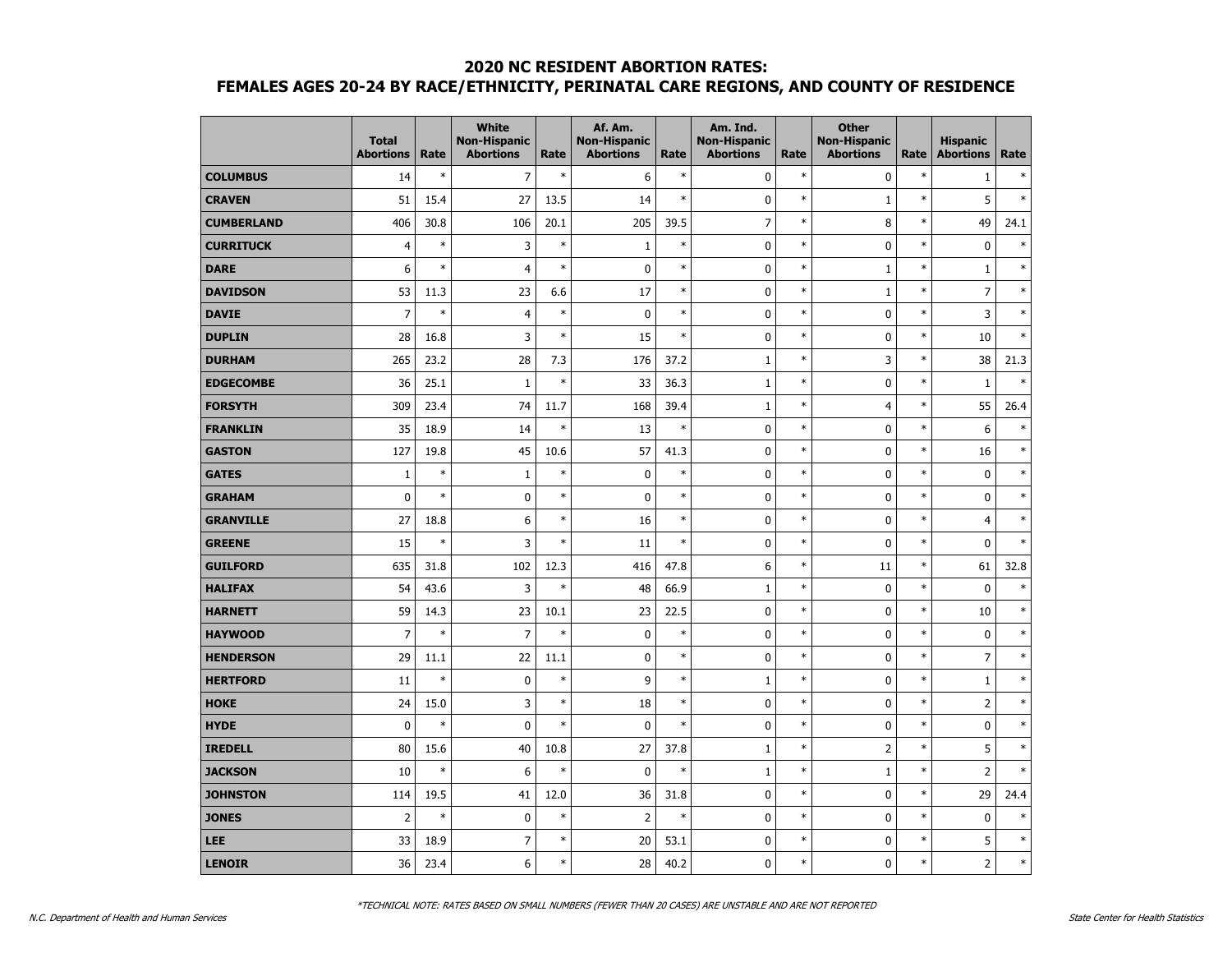|                    | <b>Total</b><br><b>Abortions</b> | Rate   | <b>White</b><br><b>Non-Hispanic</b><br><b>Abortions</b> | Rate   | Af. Am.<br><b>Non-Hispanic</b><br><b>Abortions</b> | Rate   | Am. Ind.<br><b>Non-Hispanic</b><br><b>Abortions</b> | Rate   | <b>Other</b><br><b>Non-Hispanic</b><br><b>Abortions</b> | Rate   | <b>Hispanic</b><br><b>Abortions</b> | Rate   |
|--------------------|----------------------------------|--------|---------------------------------------------------------|--------|----------------------------------------------------|--------|-----------------------------------------------------|--------|---------------------------------------------------------|--------|-------------------------------------|--------|
| <b>LINCOLN</b>     | 20                               | 9.3    | 14                                                      | $\ast$ | $\overline{2}$                                     | $\ast$ | 0                                                   | $\ast$ | $\mathbf{1}$                                            | $\ast$ | 3                                   | $\ast$ |
| <b>MCDOWELL</b>    | 10                               | $\ast$ | $\overline{7}$                                          | $\ast$ | $\mathbf 0$                                        | $\ast$ | 0                                                   | $\ast$ | $\mathbf{1}$                                            | $\ast$ | $\overline{2}$                      | $\ast$ |
| <b>MACON</b>       | 8                                | $\ast$ | 5                                                       | $\ast$ | $\mathbf 0$                                        | $\ast$ | $\mathbf 0$                                         | $\ast$ | $\mathbf 0$                                             | *      | 3                                   | $\ast$ |
| <b>MADISON</b>     | 8                                | $\ast$ | 8                                                       | $\ast$ | $\mathbf 0$                                        | $\ast$ | $\mathbf 0$                                         | $\ast$ | $\mathbf 0$                                             | $\ast$ | $\mathbf 0$                         | $\ast$ |
| <b>MARTIN</b>      | 8                                | $\ast$ | 3                                                       | $\ast$ | 5                                                  | $\ast$ | 0                                                   | $\ast$ | $\mathbf 0$                                             | $\ast$ | $\mathbf 0$                         | $\ast$ |
| <b>MECKLENBURG</b> | 1,161                            | 30.9   | 170                                                     | 11.0   | 649                                                | 47.4   | 4                                                   | $\ast$ | 32                                                      | 13.7   | 236                                 | 39.2   |
| <b>MITCHELL</b>    | $\mathbf 0$                      | $\ast$ | $\pmb{0}$                                               | $\ast$ | $\pmb{0}$                                          | $\ast$ | $\mathbf 0$                                         | $\ast$ | $\mathbf 0$                                             | $\ast$ | $\pmb{0}$                           | $\ast$ |
| <b>MONTGOMERY</b>  | 14                               | $\ast$ | $\overline{4}$                                          | $\ast$ | 5                                                  | $\ast$ | $\mathbf 0$                                         | $\ast$ | $\mathbf{1}$                                            | $\ast$ | $\overline{4}$                      | $\ast$ |
| <b>MOORE</b>       | 41                               | 18.7   | 13                                                      | $\ast$ | 18                                                 | $\ast$ | $\mathbf{1}$                                        | $\ast$ | $\overline{2}$                                          | $\ast$ | 4                                   | $\ast$ |
| <b>NASH</b>        | 65                               | 22.3   | 9                                                       | $\ast$ | 41                                                 | 28.9   | $\overline{2}$                                      | $\ast$ | 0                                                       | $\ast$ | 5                                   | $\ast$ |
| <b>NEW HANOVER</b> | 187                              | 16.7   | 119                                                     | 13.5   | 31                                                 | 21.8   | $\mathbf 1$                                         | $\ast$ | $\overline{2}$                                          | $\ast$ | 27                                  | 40.3   |
| <b>NORTHAMPTON</b> | 6                                | $\ast$ | 0                                                       | $\ast$ | 6                                                  | $\ast$ | $\mathbf 0$                                         | $\ast$ | $\mathbf 0$                                             | $\ast$ | $\mathbf 0$                         | $\ast$ |
| <b>ONSLOW</b>      | 230                              | 25.2   | 119                                                     | 20.5   | 46                                                 | 34.4   | 3                                                   | $\ast$ | $\overline{4}$                                          | $\ast$ | 46                                  | 27.9   |
| <b>ORANGE</b>      | 73                               | 7.2    | 29                                                      | 4.1    | 23                                                 | 17.3   | $\mathbf 0$                                         | $\ast$ | 5                                                       | $\ast$ | 9                                   | $\ast$ |
| <b>PAMLICO</b>     | $\overline{2}$                   | $\ast$ | $\mathbf{1}$                                            | $\ast$ | $\mathbf 0$                                        | $\ast$ | 0                                                   | $\ast$ | $\mathbf 0$                                             | $\ast$ | $1\,$                               | $\ast$ |
| <b>PASQUOTANK</b>  | 16                               | $\ast$ | 5                                                       | $\ast$ | 11                                                 | $\ast$ | $\mathbf 0$                                         | $\ast$ | $\mathbf 0$                                             | $\ast$ | $\pmb{0}$                           | $\ast$ |
| <b>PENDER</b>      | 13                               | $\ast$ | 9                                                       | $\ast$ | 3                                                  | $\ast$ | 0                                                   | $\ast$ | 0                                                       | $\ast$ | $\mathbf{1}$                        | $\ast$ |
| <b>PERQUIMANS</b>  | 6                                | $\ast$ | $\mathbf{1}$                                            | $\ast$ | 3                                                  | $\ast$ | $\mathbf 0$                                         | $\ast$ | $\mathbf{1}$                                            | $\ast$ | $1\,$                               | $\ast$ |
| <b>PERSON</b>      | 33                               | 30.8   | 11                                                      | $\ast$ | 17                                                 | $\ast$ | $\mathbf 0$                                         | $\ast$ | $\mathbf{1}$                                            | $\ast$ | $\overline{2}$                      | $\ast$ |
| <b>PITT</b>        | 168                              | 13.7   | 47                                                      | 6.3    | 87                                                 | 22.9   | $\mathbf 0$                                         | $\ast$ | $\overline{2}$                                          | $\ast$ | 26                                  | 42.6   |
| <b>POLK</b>        | 3                                | $\ast$ | $\overline{2}$                                          | $\ast$ | 0                                                  | $\ast$ | 0                                                   | $\ast$ | 0                                                       | $\ast$ | $\bf{0}$                            | $\ast$ |
| <b>RANDOLPH</b>    | 49                               | 11.9   | 22                                                      | 7.5    | 13                                                 | $\ast$ | $\mathbf 0$                                         | $\ast$ | $\mathbf{1}$                                            | $\ast$ | 10                                  | $\ast$ |
| <b>RICHMOND</b>    | 27                               | 21.1   | 8                                                       | $\ast$ | 16                                                 | $\ast$ | 0                                                   | $\ast$ | $\mathbf 0$                                             | $\ast$ | $\mathbf 0$                         | $\ast$ |
| <b>ROBESON</b>     | 82                               | 18.6   | 19                                                      | $\ast$ | 28                                                 | 24.0   | 22                                                  | 11.5   | $\mathbf{1}$                                            | $\ast$ | 6                                   | $\ast$ |
| <b>ROCKINGHAM</b>  | 32                               | 13.4   | 16                                                      | $\ast$ | 14                                                 | $\ast$ | 0                                                   | $\ast$ | 0                                                       | $\ast$ | $\mathbf{1}$                        | $\ast$ |
| <b>ROWAN</b>       | 100                              | 23.0   | 33                                                      | 12.2   | 46                                                 | 43.9   | 0                                                   | $\ast$ | $\mathbf{1}$                                            | $\ast$ | 16                                  | $\ast$ |
| <b>RUTHERFORD</b>  | 34                               | 19.6   | 12                                                      | $\ast$ | 18                                                 | $\ast$ | 0                                                   | $\ast$ | 0                                                       | *      | $\overline{4}$                      | $\ast$ |
| <b>SAMPSON</b>     | 46                               | 24.9   | 15                                                      | $\ast$ | 17                                                 | $\ast$ | $\mathbf 0$                                         | $\ast$ | $\mathbf 0$                                             | $\ast$ | 13                                  | $\ast$ |
| <b>SCOTLAND</b>    | 13                               | $\ast$ | $\mathbf{1}$                                            | $\ast$ | 9                                                  | $\ast$ | $\overline{2}$                                      | $\ast$ | 0                                                       | $\ast$ | $\pmb{0}$                           | $\ast$ |
| <b>STANLY</b>      | 11                               | $\ast$ | 5                                                       | $\ast$ | 5                                                  | $\ast$ | 0                                                   | $\ast$ | 0                                                       | $\ast$ | $\mathbf 1$                         | $\ast$ |
| <b>STOKES</b>      | 17                               | $\ast$ | 15                                                      | $\ast$ | $\mathbf 0$                                        | $\ast$ | 0                                                   | $\ast$ | 0                                                       | $\ast$ | $\overline{2}$                      | $\ast$ |